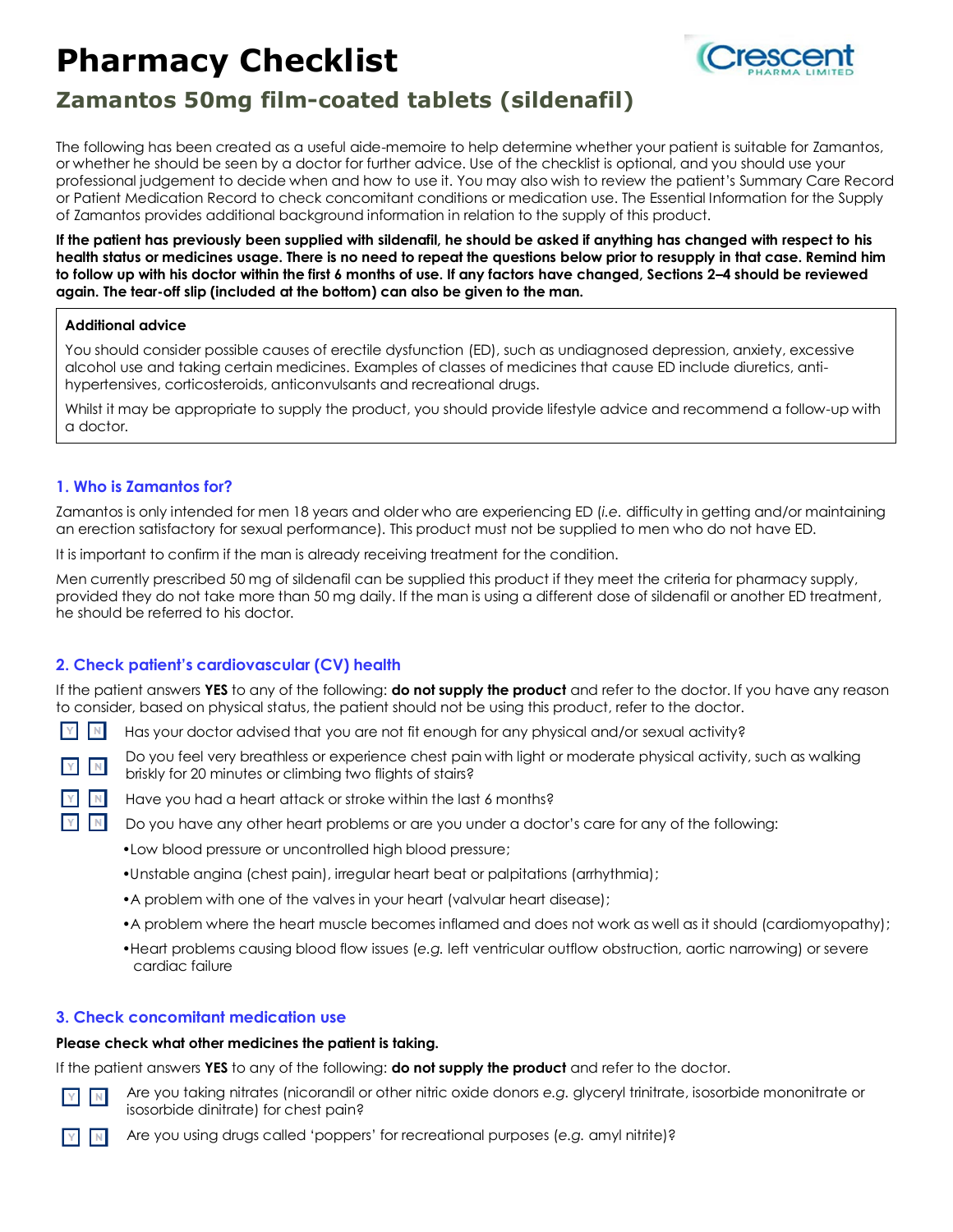

|  |  |  |  |  |  |  | <b>Are you taking riociguat or other guanylate cyclase stimulators for lung problems?</b> |  |  |
|--|--|--|--|--|--|--|-------------------------------------------------------------------------------------------|--|--|
|--|--|--|--|--|--|--|-------------------------------------------------------------------------------------------|--|--|

Are you taking ritonavir (for HIV infection)?

- Are you taking any CYP3A4 inhibitors, *e.g.* saquinavir (to treat HIV infection), cimetidine (a heartburn treatment), itraconazole or ketoconazole (to treat fungal infections), erythromycin or rifampicin (antibiotics) or diltiazem (for high blood pressure)?
- Are you taking any alpha-blockers, such as alfuzosin, doxazosin or tamsulosin, which are medicines to treat urinary  $Y$  N problems due to enlarged prostate (benign prostatic hyperplasia) or occasionally to treat high blood pressure?

# **4. Check concomitant conditions**

If the patient answers **YES** to any of the following: **do not supply the product** and refer to the doctor.

- Do you have Peyronie's disease or any other deformation of the penis?  $N$
- $N$

 $\mathbb N$ 

Have ever had loss of vision because of damage to the optic nerve (such as non-arteritic anterior ischaemic optic neuropathy [NAION]) or have an inherited eye disease (such as retinitis pigmentosa)?

Do you have galactose intolerance, Lapp lactase deficiency or glucose-galactose malabsorption?

Do you have previously diagnosed hepatic (liver) disease (including cirrhosis of the liver) or severe renal (kidney) impairment?

Do you have any of the following: sickle cell anaemia, multiple myeloma or leukaemia?

Do you have any bleeding issues (*e.g.* haemophilia) or have active stomach ulcers?

| Dear Doctor,<br>Please can you review this patient in<br>relation to erectile dysfunction. We<br>had a discussion in my pharmacy,<br>but he was not suitable for supply of | <b>PHARMACY</b><br><b>STAMP</b> | Please keep this slip and present to<br>the Pharmacist when you next wish<br>to purchase Zamantos.<br>Before resupply your Pharmacist will<br>need to assess you to ensure that | <b>PHARMACY</b><br><b>STAMP</b> |  |
|----------------------------------------------------------------------------------------------------------------------------------------------------------------------------|---------------------------------|---------------------------------------------------------------------------------------------------------------------------------------------------------------------------------|---------------------------------|--|
| Zamantos due to his [delete as appropriate]<br>cardiovascular health/interacting medicines/other<br>condition:                                                             |                                 | there have been no changes in your health or medications<br>since the last time you received the product.                                                                       |                                 |  |
|                                                                                                                                                                            |                                 | Pharmacist signature: Date:                                                                                                                                                     |                                 |  |

------------------------------------------------------------------------------------------------------------------------------------------------------------------------------------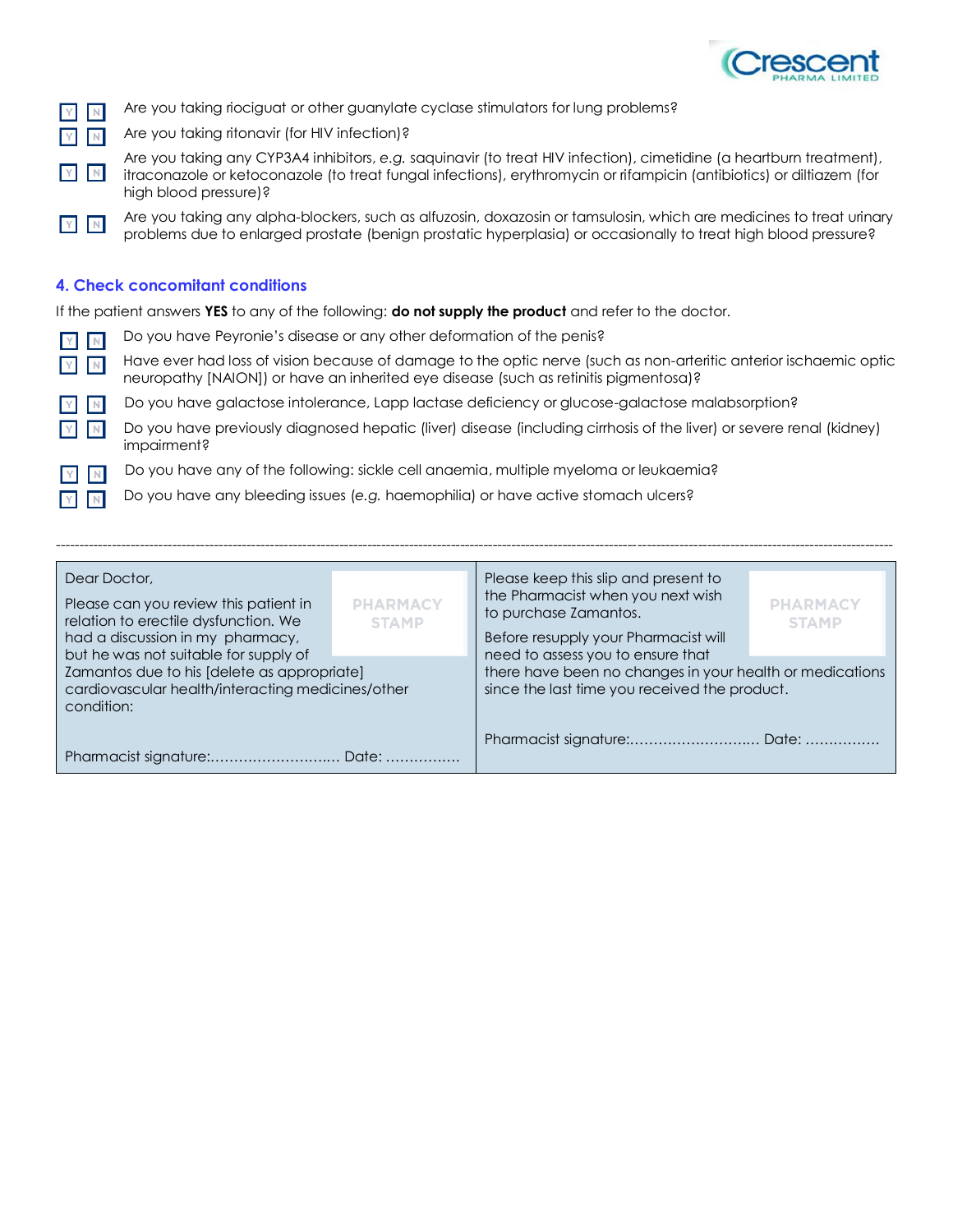

# **Points for counselling and other information**

**Please follow these points to ensure that your patient is counselled appropriately whether they are supplied the product or not.**

### **Advice for men who have not been supplied Zamantos**

Men who have not been supplied Zamantos because of their cardiovascular health, interacting medicines or another concern must be told to see their GP as soon as they can within 6 months. The tear-off slip (below) can be filled in and given to the man to facilitate his discussion with the doctor.

#### **Advice for men who have been supplied Zamantos**

Men should be advised:

- •Zamantos is only intended for men 18 years and older who have erectile dysfunction (ED). Men who do not have ED will not benefit from using this product.
- •Take one tablet approximately 1 hour before planning to have sexual intercourse. Zamantos can start to work within 30 minutes.
- •Take with or without food, but Zamantos may take longer to work after a high-fat meal.
- •Do not take with grapefruit or grapefruit juice, as it may affect the way the medicine works.
- •The maximum recommended dosing frequency is one 50 mg tablet per day.
- •They may need to take Zamantos a number of times on different occasions (a maximum of one 50 mg tablet per day), before they can achieve a penile erection satisfactory for sexual activity. If, after several attempts on different dosing occasions, patients are still not able to achieve a penile erection sufficient for satisfactory sexual activity, they should be advised to consult a doctor.
- •Medicines containing any nitrates (*e.g.* glyceryl trinitrate, isosorbide mononitrate, isosorbide dinitrate, amyl nitrite also known as 'poppers'), or nitric oxide donors (*e.g.* sodium nitroprusside or nicorandil), must NOT be used at the same time as Zamantos as this combination may lead to a dangerous fall in blood pressure.
- •Men should tell their doctor that they have started taking Zamantos, especially if they are started on any new medicines.
- •Remind patients about common side effects. These include: headache, flushing, dyspepsia, nasal congestion, dizziness, nausea, visual disturbance, cyanopsia (blue-tinted vision) and blurred vision.

#### **Note: If any of these become a concern, advise the patient to talk with a pharmacist or doctor.**

### **Men should be advised to STOP TAKING Zamantos and seek medical attention IMMEDIATELY if they experience any of the following SERIOUS side effects. Side effects can be reported by patients or pharmacists via the Yellow Card Scheme at www.mhra.gov.uk/yellowcard.**

- •Chest pains: If this occurs before, during or after intercourse, they should get into a semi-sitting position and try to relax. Nitrates must NOT be used to treat chest pains;
- •A persistent and sometimes painful erection lasting longer than 4 hours;
- •A sudden decrease or loss of vision;
- •An allergic reaction. Symptoms include sudden wheeziness, difficulty breathing or dizziness, swelling of the eyelids, face, lips or throat;
- •Serious skin reactions such as Stevens Johnson Syndrome (SJS) and Toxic Epidermal Syndrome (TEN). Symptoms may include severe peeling and swelling of the skin, blistering of the mouth, genitals and around the eyes, fever;
- •Seizures or fits